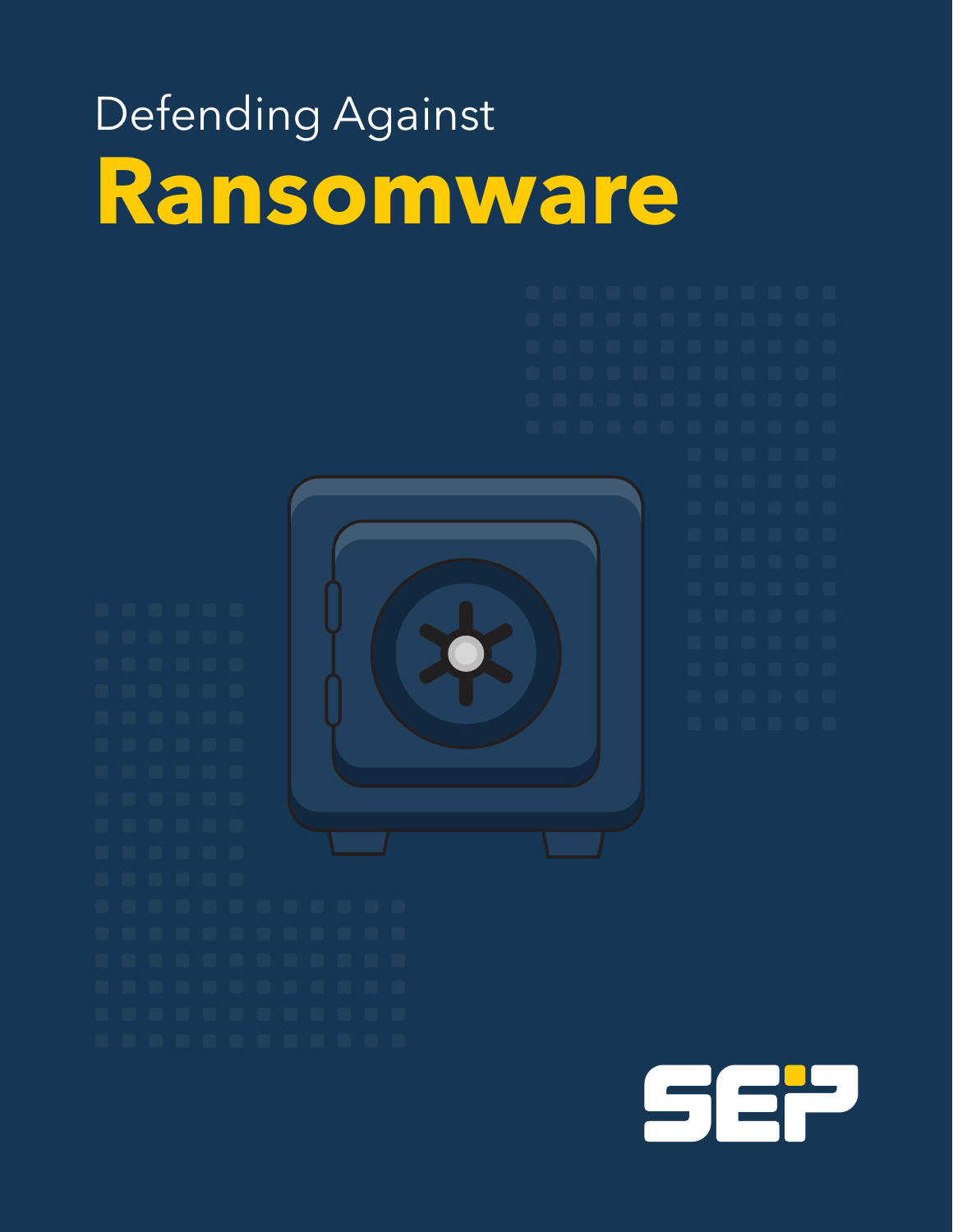### **Contents**

| Introduction                                    | $\overline{2}$ |
|-------------------------------------------------|----------------|
| What is ransomware?                             | $\mathbf{3}$   |
| <b>How Can SEP Help?</b>                        | 4              |
| Developing and Testing a Disaster Recovery Plan | 5              |
| What Can SEP Do After An Attack?                | 6              |
| <b>Conclusion</b>                               | 8              |
| <b>Appendix 1: Types of Ransomware</b>          | 9              |
| <b>Appendix 2: How is Ransomware Spread?</b>    | 10             |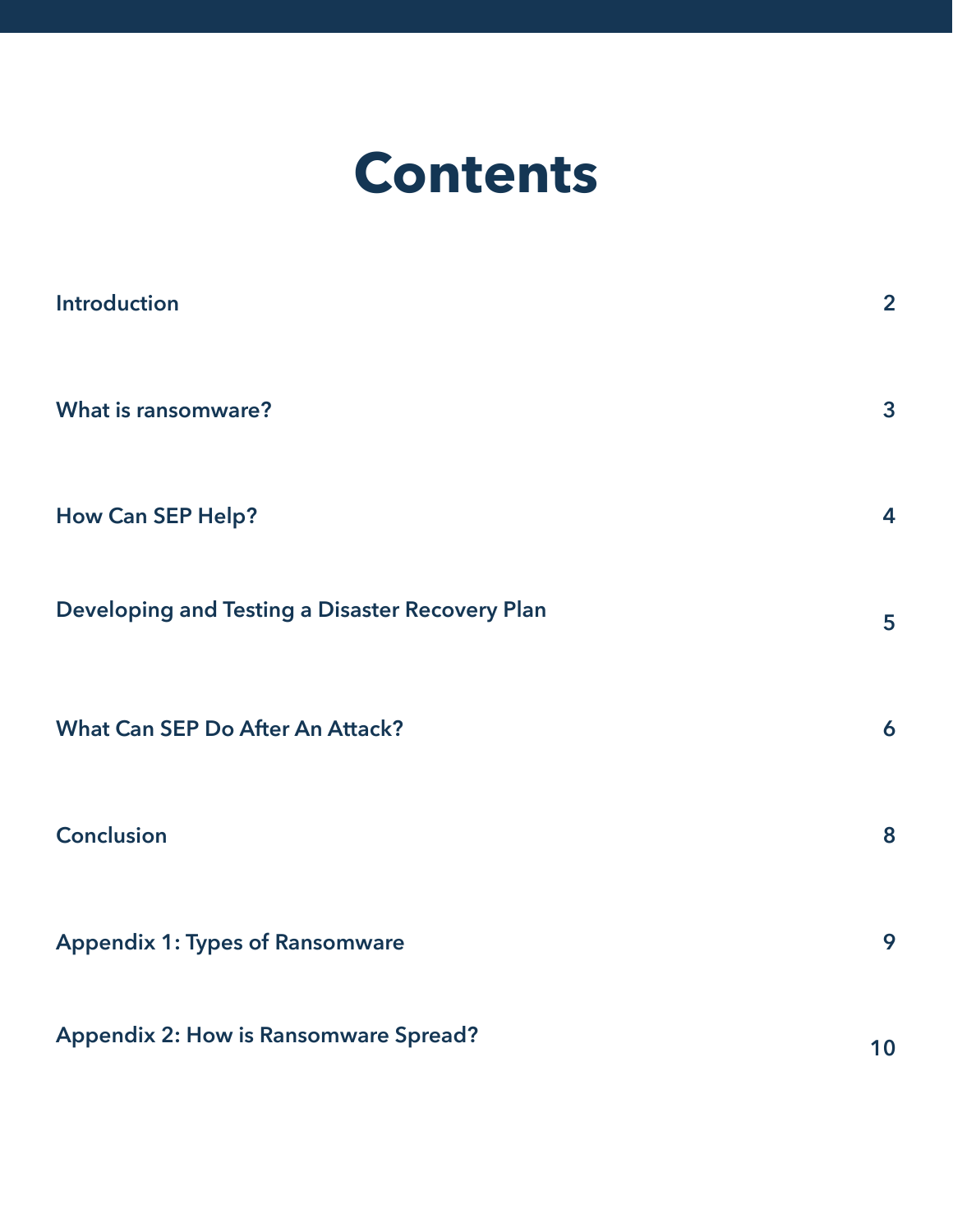### **Introduction**

Ransomware is today's number one security threat. The U.S. is still the country most affected by ransomware, followed by Japan, Italy, India, Germany, Netherlands, UK, Australia, Russia, and Canada. And now each version seems to be more powerful, destructive, and difficult to detect and eliminate than the last.



The number of [ransomware attacks on busi](https://securelist.com/76757/kaspersky-security-bulletin-2016-story-of-the-year/)[nesses tripled](https://securelist.com/76757/kaspersky-security-bulletin-2016-story-of-the-year/) during 2016, jumping from one attack every two minutes in the first quarter to one every 40 seconds by the third quarter.



Ransomware is the [malware of choice](https://www.statista.com/topics/4136/ransomware/). Six out of every ten malware payloads were ransomware in the first quarter of 2017.



Fifteen percent or more of businesses in the top ten industry sectors have been attacked, with education being the highest at 23 percent.



There were 4.3 times more new ransomware variants in the first quarter of 2017 than in the first quarter of 2016.



In May 2017, a new Ransomware variant called Jaff was involved in [nearly 5 million attack](https://www.scmagazine.com/new-jaff-ransomware-makes-bold-entrance-via-necurs-spam-campaign/article/661205/)  [emails](https://www.scmagazine.com/new-jaff-ransomware-makes-bold-entrance-via-necurs-spam-campaign/article/661205/) per hour.



Global ransomware damages exceeded \$5 [billion](https://cybersecurityventures.com/ransomware-damage-report-2017-5-billion/) in 2017.



The United States continues to be the country most targeted with ransomware during 2017 and into 2018, accounting for approximately 29 percent of all infections.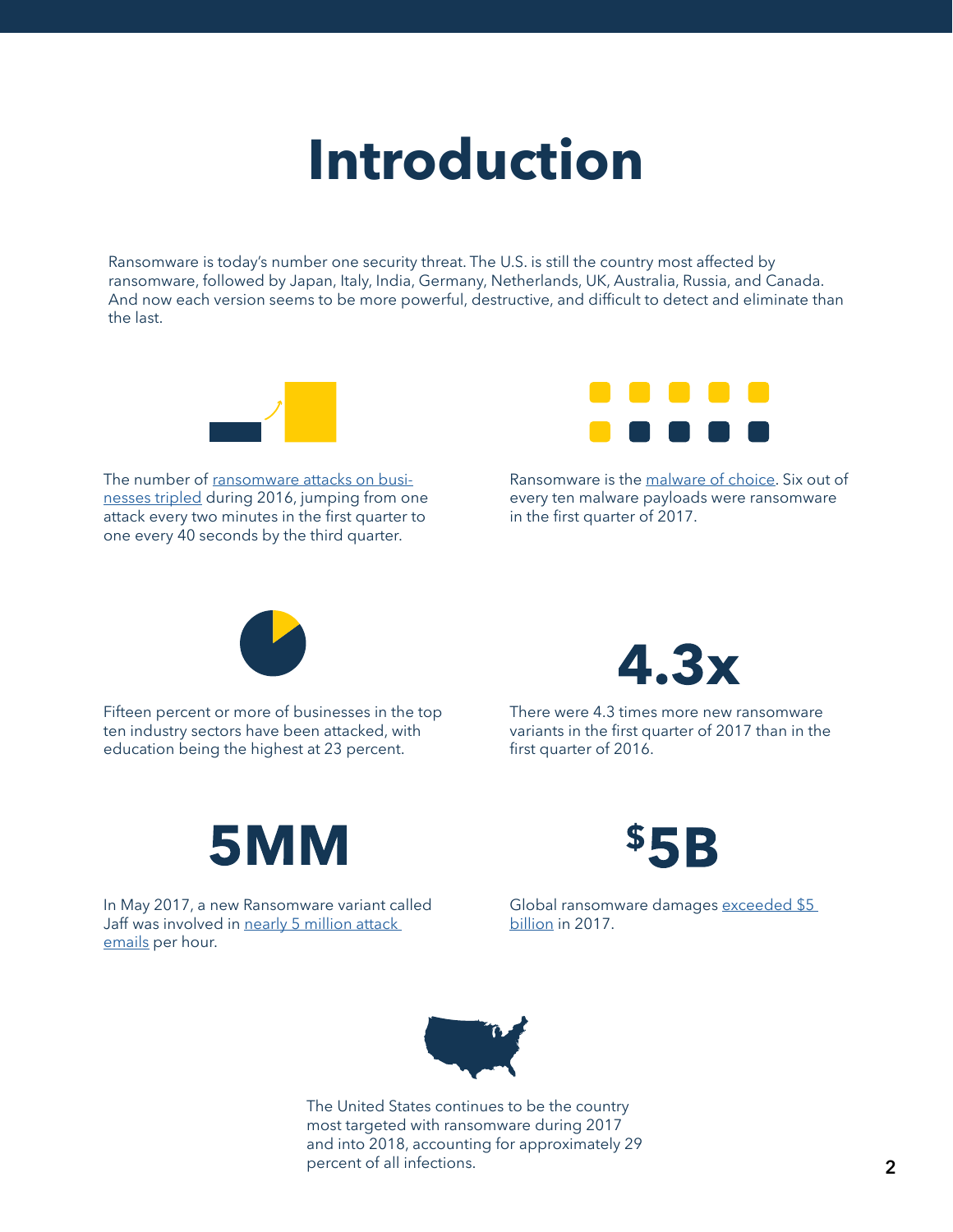### **What Is Ransomware?**

[Ransomware](https://sepbloggirl.com/2017/05/23/got-ransomware/) is malicious software that either encrypts or scrambles fles on a computer or completely locks out the user. Ransomware hackers then demand a ransom (hence the name) to deliver a decryption key that allows you to recover your data. But that is [not always](https://securelist.com/ksn-report-ransomware-in-2016-2017/78824/)  [the case](https://securelist.com/ksn-report-ransomware-in-2016-2017/78824/). Some Ransomware has been around for a long time and both the original authors and the keys may be missing. So paying the ransom will not assure that the affected parties will ever recover their data.

The first recorded ransomware attack happened in 1989, when evolutionary biologist Joseph Popp deliberately infected floppy disks with the AIDS Trojan and distributed

them to fellow researchers. The malware was programmed to wait until users booted their computers 90 times before activating. At that point, all system files were encrypted and became unusable. Popp then asked users to pay a grand sum of \$189 to unlock their files. Instead, system experts were able to develop tools to unlock the fles and remove the malware.

Ransomware is not a virus; the two infectors operate differently. Viruses infect software or files and can replicate your data. Ransomware scrambles files and renders them unusable, until ransom is paid.

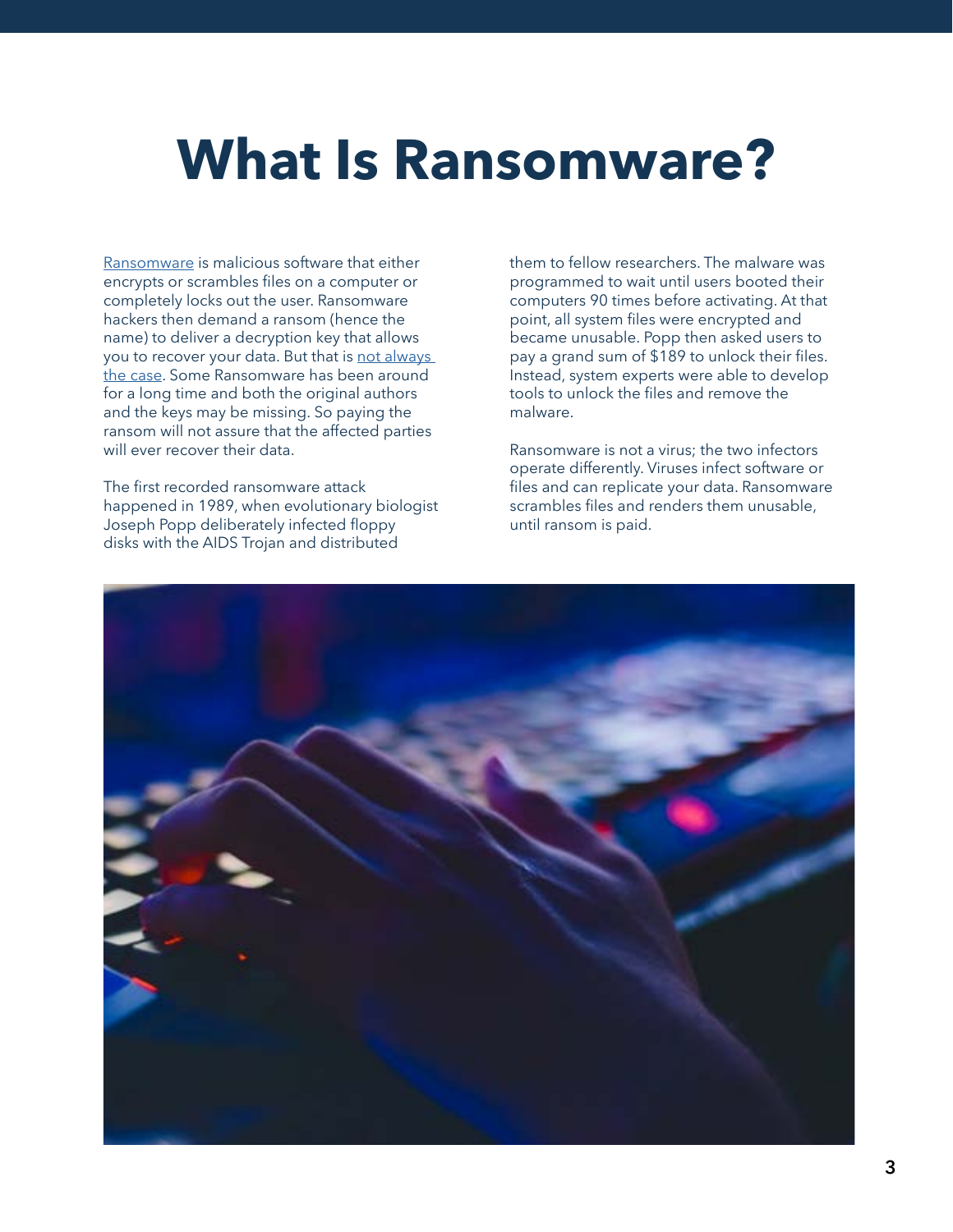## **How Can SEP Help?**

[SEP Software](http://www.sepusa.com/), the technology leader providing high-performance hybrid backup and disaster recovery solutions, is an expert in the disaster recovery preparedness and business community. SEP can advise companies on how to avoid such situations, and provide expert assistance creating a thorough backup and disaster recovery strategy to eliminate the possibility of blackmail in the event of a cyberattack.

Using SEP as your backup software, a company can confidently restore all critical data after a ransomware attack. When businesses first recognize they have been the victim of a cyber-attack, it is too late to prevent critical data loss or data held ransom by unauthorized encryption. Most often, virus protection software either failed to recognize the intrusion or recognized it after encryption was already in progress.

After an attack, a reliable and safe analysis of the infected data must take place before the system can be brought back online. In order to accomplish this, a robust and reliable backup and disaster recovery solution must be in place prior to the attack.

#### **Multi-Platform Data Protection & Business Continuity**

By implementing a business continuity strategy against ransomware utilizing both SEP backup software solutions and SEP Bare [Metal Recovery \(BMR\)](https://www.sepusa.com/products/bare-metal-recovery), users can restore entire physical and virtual servers, operating systems, databases, and applications quickly and easily. This recovery method can be achieved within minutes, regardless of the type of hardware in use. SEP BMR is fully integrated into the SEP interface to ensure a fast and complete system recovery. The data flow for the entire enterprise data recovery operation can be controlled from a single management console.

The SEP Bare Metal Recovery (BMR) solution guarantees a fast and secure recovery of all company data. SEP ensures that in the event of a disaster, all data and information can be recovered to completely recreate the original environment.

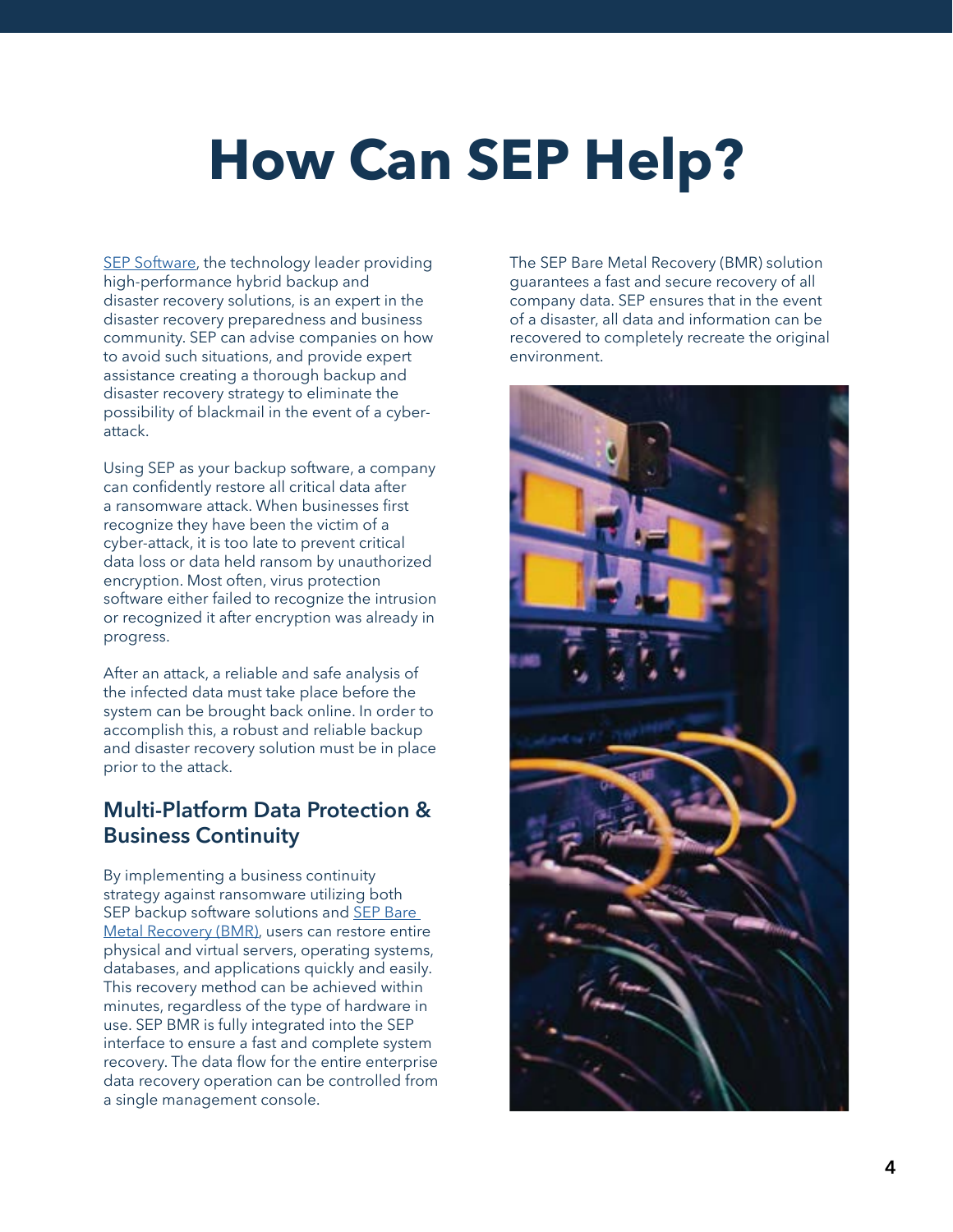### **Developing and Testing a Disaster Recovery Plan**

- •Do you have a Recovery Time Objective plan? How long would it take to restore all of your data? Could you be back up-andrunning within a few hours if you had to restore everything?
- •Do you have a Recovery Point Objective plan? When was your last backup completed? How much data would you lose if an attack occurred X hours in between backups?
- •Are you certain that you would get all of your data back exactly how you need it?

Implementing a multi-layer security strategy – including anti-malware, personal frewall, hard disk and file encryption, DLP and more – is critical to protecting against growing cybersecurity threats.

#### **Have An Information Security Program**

Consider taking the following steps to put an effective security program in place.

- **1.** Know where critical data is stored.
- **2.** Inventory systems to discern the weakest link for intrusions.
- **3.** Assess risk.
- **4.** Implement workflow automation and simple IT use policies.
- **5.** Monitor the effectiveness of your security policy.
- **6.** Educate all users.

#### **Protect Data**

Network security is a good first line of defense in guarding against ransomware attacks. By implementing effective technology best practices, organizations can further protect their data and IT infrastructure.

**1.** Employ a multi-faceted security solution that includes keeping all systems and

software updated with relevant patches, and protecting against file-based threats, employing download protection, browser protection, and firewall protection.

- **2.** Define and employ a comprehensive prevention policy that includes endpoint and network policies and protection products (antivirus, antispyware, frewall, etc.). This policy should also limit the execution of unapproved programs on workstations, and limit a program's write capabilities.
- **3.** Take volume level snapshots every 15 minutes and store them for a long time. Perform a system backup every 24 hours.
- **4.** Implementing a strategy is only half the battle. [Test your backups often](https://sepbloggirl.com/2018/05/07/5-biggest-backup-mistakes-you-can-easily-avoid/) and test your disaster recovery plan. Make sure your data is where you need it, when you need it. Using SEP BMR is easy. Use the SEP GUI to schedule periodic restores to confrm data veracity and that all systems are being backed up as planned.
- **5.** Be sure all employees are educated on actions to take and not take when they receive suspicious emails or other communications.

#### **Secure the Endpoint**

Educating everyone who touches your data on good security habits is essential to keeping your business data secure. Much of this training is simple common sense.

- **1.** Do not open attachments unless they are expected and from a trusted source.
- **2.** Do not execute software downloaded from the internet unless it has been scanned for malware.
- **3.** Be cautious when clicking links in emails or social media, even when received from trusted sources.
- **4.** Encourage employees to report any suspicious behavior, emails, communications, or attachments right away.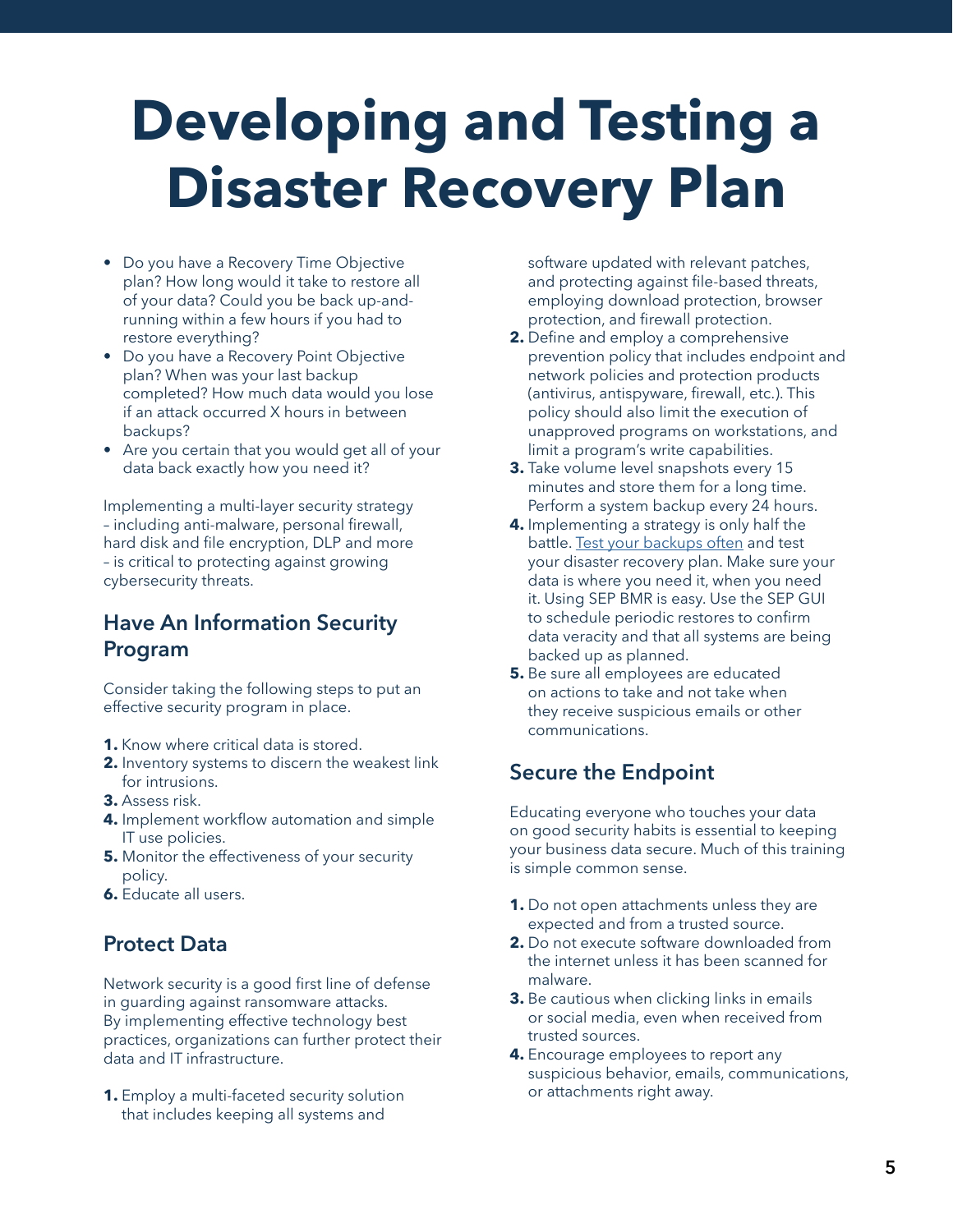### **What Can SEP Do After An Attack?**



SEP backup software provides snapshot backups which can be restored to any type of media at any location, on-site, off-site, or in the cloud, using BMR. The data repository can be selected using a disk-to-disk or disk-to-disk-totape strategy. After a system has been infected with ransomware, all infected computers on the network must be disconnected and cannot be brought back online until the ransomware has been completely removed.

A replacement server, completely cleaned (scrubbed) of any ransomware must be used to restart the recovery process. The computer is loaded with the SEP software and all data can be restored to the new backup server. Once this is accomplished, you can reconnect the 'cleaned' servers, workstations, etc. to the network and begin to restore the data through the network. Last, the desired saveset is selected and the automated recovery to the

selected servers begins. **Steps taken after the attack**

If you become the victim of a ransomware attack, SEP can get you back up and running safely and quickly. After the attack is discovered, determine when the attack began and if any infected data was included in a backup. SEP is able to restore all data from any chosen backup point-in-time to a protected system. This protected system must be clean and free of all viruses and must not be connected to the network. Using the Read-Only-Mode, SEP can restore data to 'cleaned' servers, where your antivirus program has been used to rid the virus from infected computers. As the data is restored, it is checked by the antivirus software to ensure that the infection will not be reintroduced into the new environment.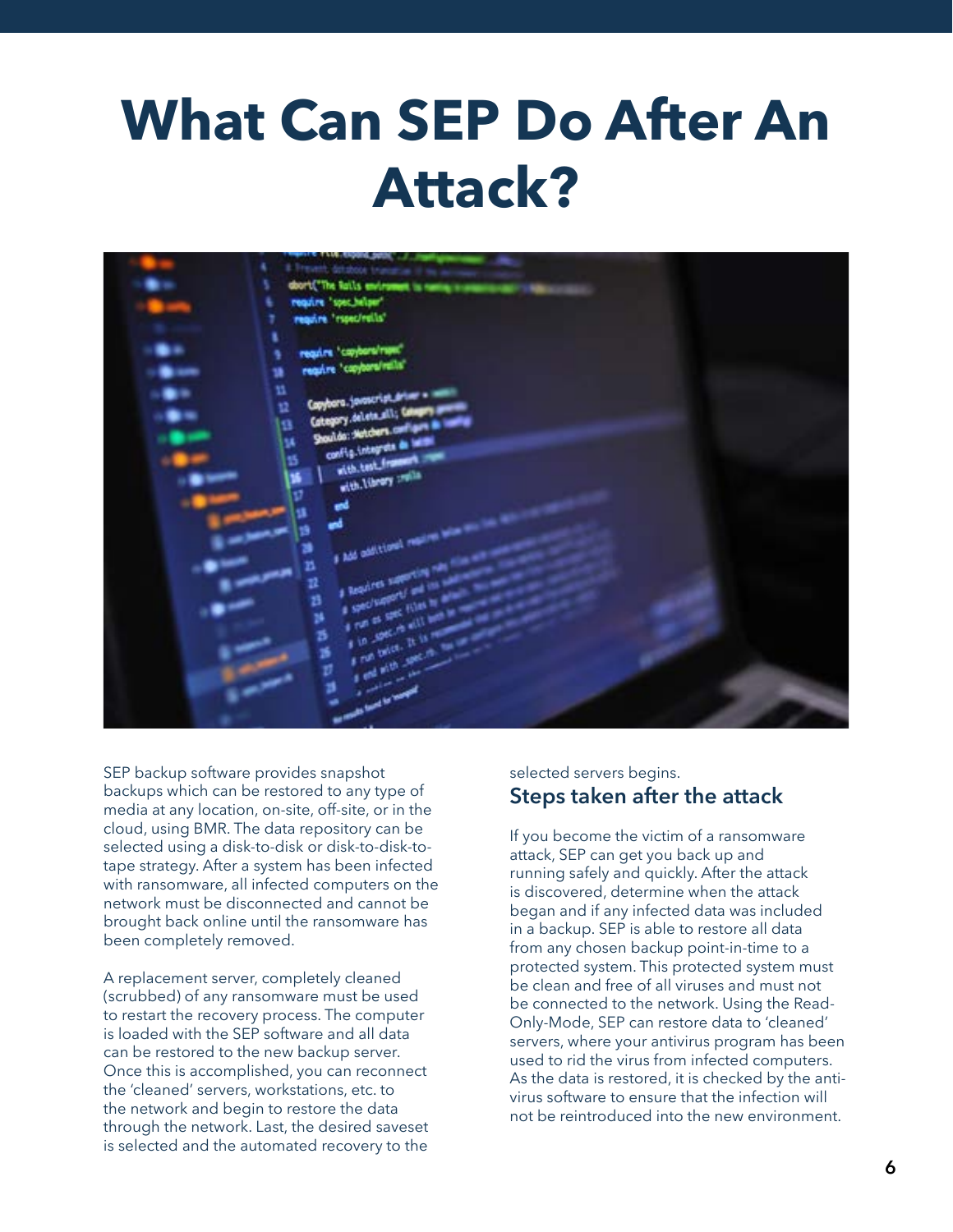In the event the encryption command from the cybercriminals has not yet been executed and the data can still be read, SEP supports forensic Linux distributions, like KALI, that have been developed specifically for analysis after a cyberattack. This provides the capability to check every backup, regardless of the source, e.g. on Linux, Windows Backup Servers, or Remote Device Servers. Any file can be opened and screened for the virus. The malware does not have any ability to re-infect the system during the forensic analysis.

Once the last uninfected backup data set is determined, SEP will restore all systems in a clean and usable state. Safety and anti-virus mechanisms must be updated and verifed to prevent another attack. All systems can be restored and processes can return to normal.

#### **Restoration and Rehabilitation Procedures after a Cyber Attack**

The infection has occurred and has been

detected by the IT Administrator.

- **1.** Determine when the virus entered the system by analyzing recent full and incremental backups. Pinpoint the last successful set of backups before the infection. Using a forensic Linux program like KALI on a protected server, find the infected files by comparing backup records, begin to analyze the virus and remove it from all servers.
	- The backed up data will be restored from removable devices, like removable disk or tape, to the cleaned system disk drives and mounted using Read-Only-Mode.
	- Compare data sets from various points-in-time.
	- Restore data sets that have been confrmed to be clean of the virus.
- **2.** Check that all systems safety and anti-virus mechanisms are updated and verifed to prevent another attack.
- **3.** Restart the systems and resume regular operations.
- **4.** Continue regular backups and test restores to maintain the integrity of your data.

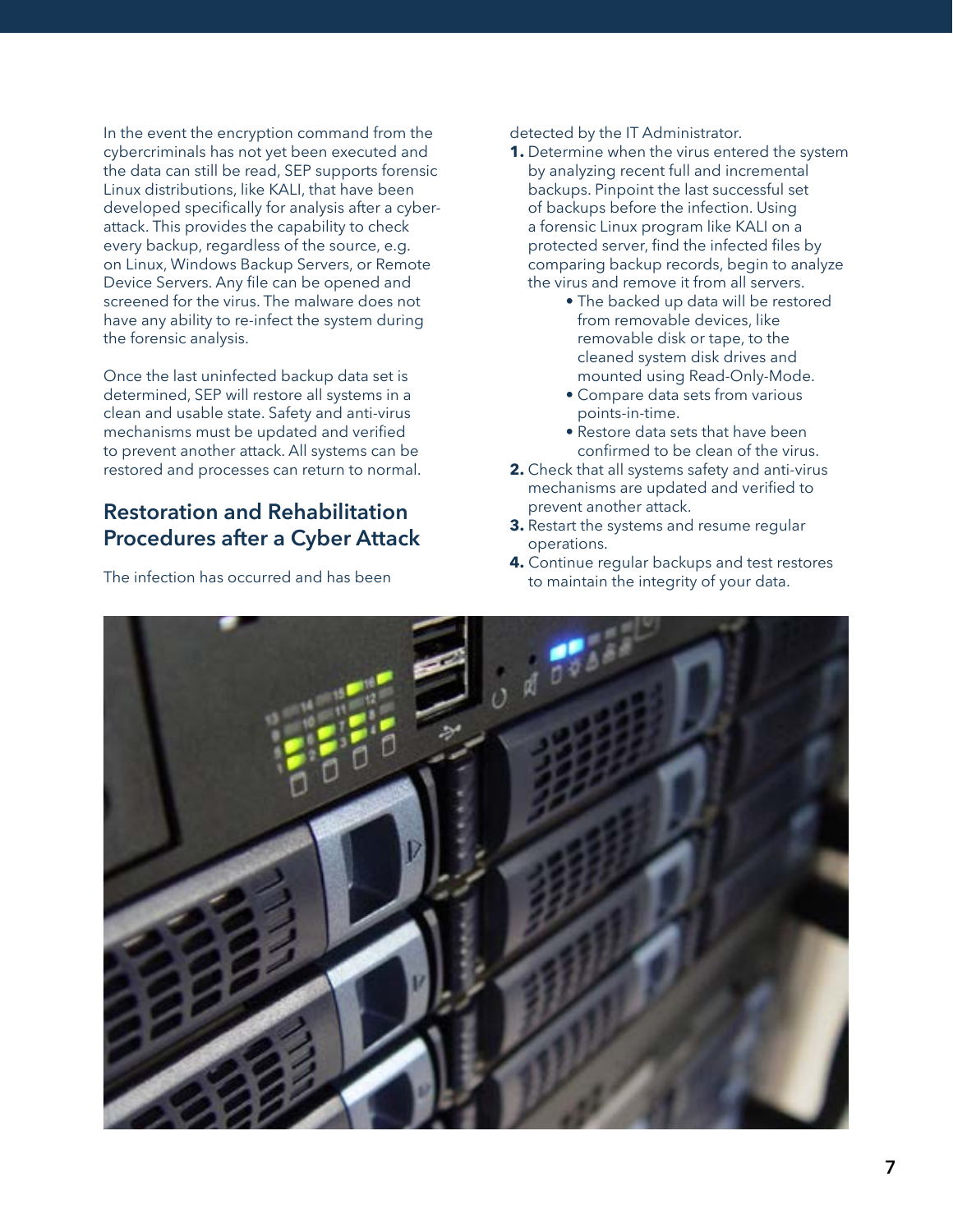### **Conclusion**

Cybersecurity has become a global epidemic as a consequence of unsecure corporate and customer data. With the explosion of ransomware attacks, it's doesn't make sense that some businesses are not taking the necessary precautions to protect themselves from these increasing attacks. Stay ahead of the curve and secure your critical data. If you haven't seen our product, this is a [great opportunity to take a look](https://www.sepusa.com/products).

Supporting the widest range of operating systems, databases, and applications, SEP is the perfect solution for IT professionals managing data protection and business continuity. SEP replaces multiple backup software products with a single solution for hybrid IT environments – physical, virtual and cloud.

SEP is incredibly simple to install and can be integrated into any system in a matter of hours. For more information, visit [www.sepusa.com.](http://www.sepusa.com)

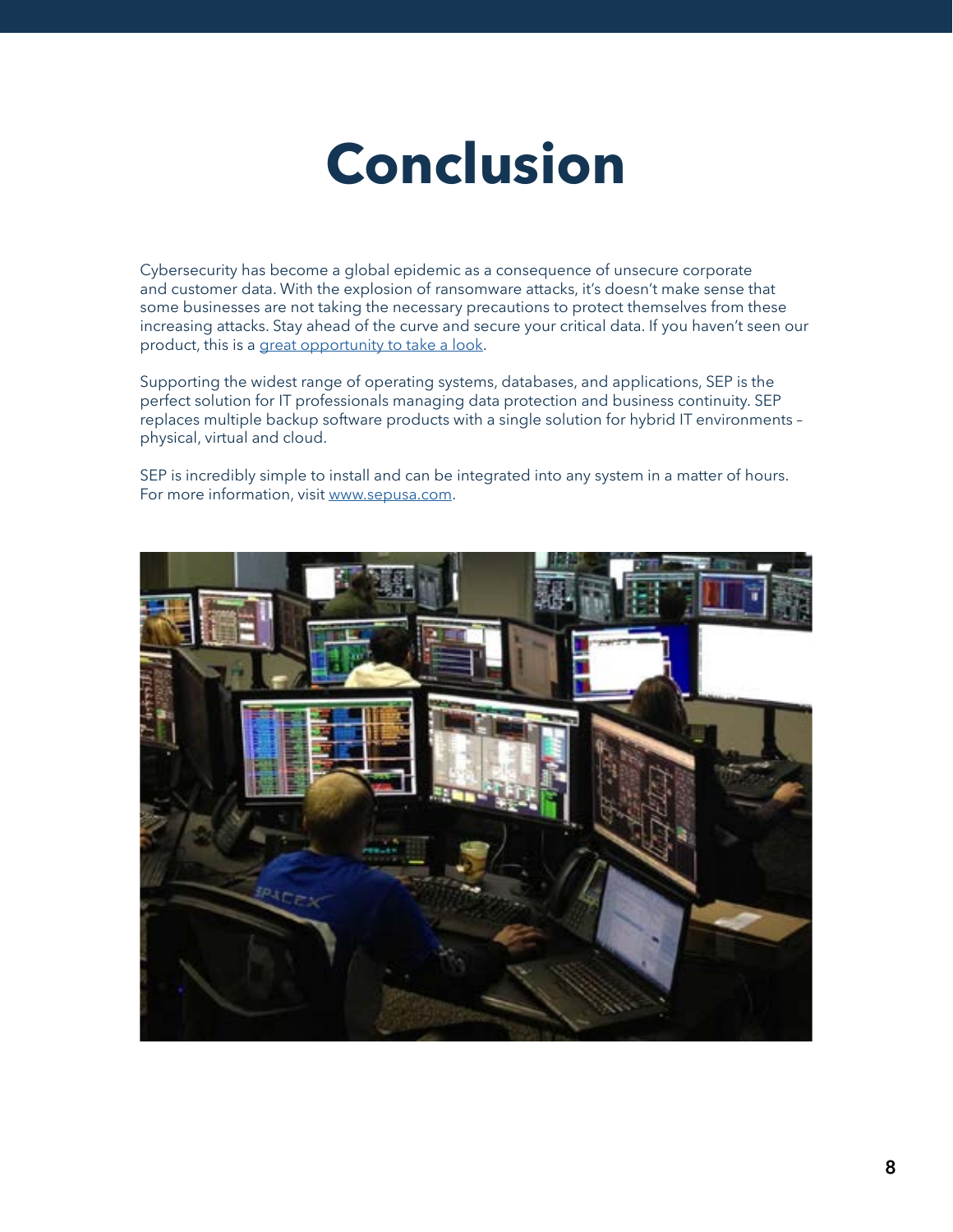### **Appendix 1: Types of Ransomware**

Ransomware varies in size and levels of damage they can cause, but they all have a single common factor: the ransom.

- **Crypto malware or encryptors** These are the most common type of ransomware. [The WannaCry](https://techspective.net/2017/09/26/wannacry-ransomware-detailed-analysis-attack/) variant of ransomware put thousands of lives at risk when it hit hospitals around the world and blocked medical staff from accessing patient files, and managed to extort over \$50,000.
- **Lockers** This variant infects operating systems to completely lock users out of their own computer and makes it impossible to access any apps or files.
- **Scareware** This form of ransomware is fake software which claims to have found issues on a computer and demands money to fix them. Some variants lock the computer completely while others flood the screen with

annoying alerts and pop-ups, making it almost impossible to use the computer.

- **Doxware** Also called leakware, this variant threatens to publish the information it has gathered online unless payment is made.
- **RaaS (Ransomware as a Service)** This is malware hosted by a hacker who handles everything — distributing the ransomware, collecting payments, managing decryptors in exchange for a cut of the ransom.